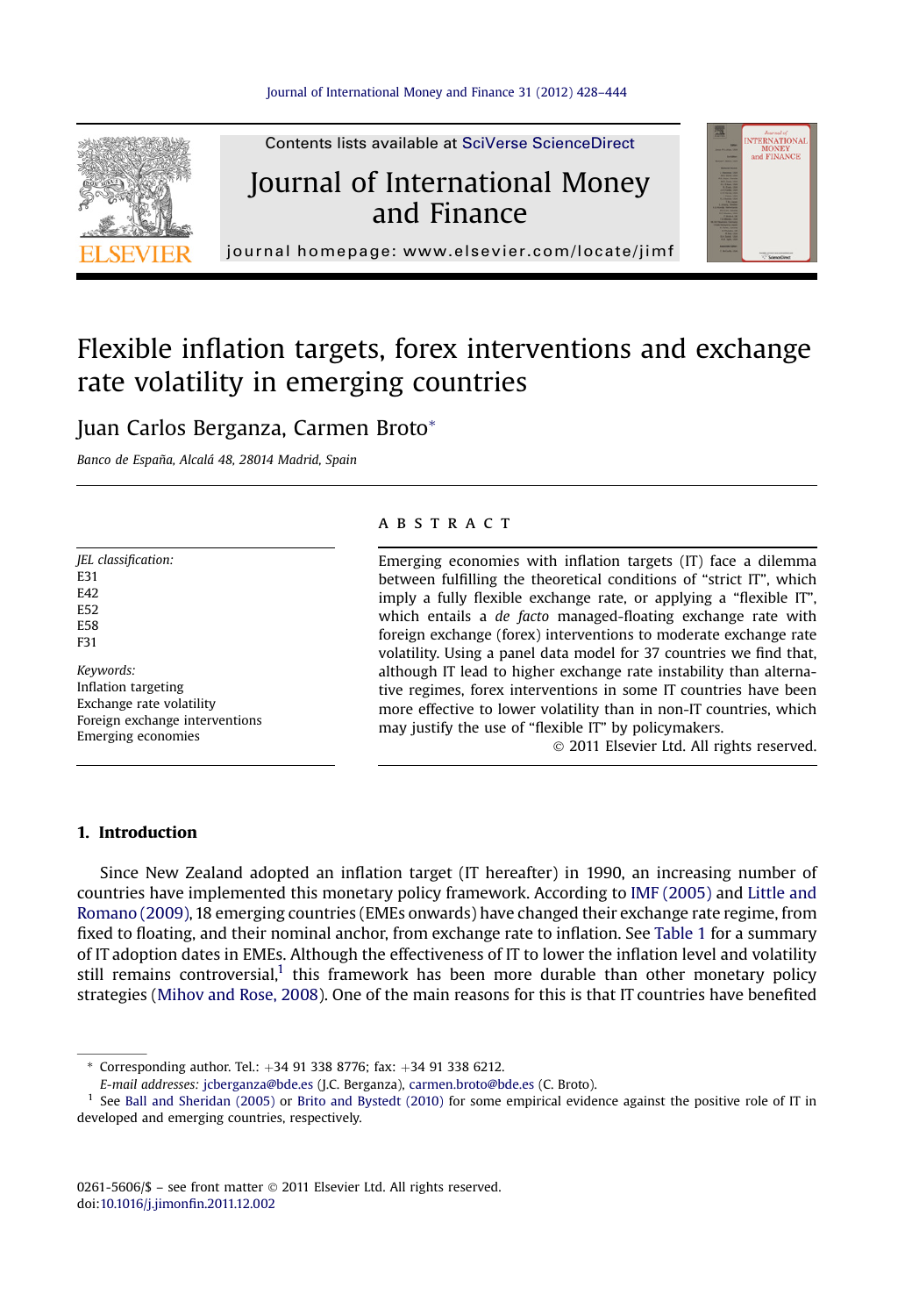<span id="page-1-0"></span>Table 1

Adoption date of the formal IT in emerging markets and current target. Sources: [IMF \(2005\), Little and Romano \(2009\)](#page--1-0) and national sources.

|                 | IT adoption date | Point target (%) | Target range (%) |
|-----------------|------------------|------------------|------------------|
| Israel          | Jun. 1997        | None             | $1 - 3$          |
| Czech Republic  | Jan. 1998        | 3.0              | $\pm 1.0$        |
| South Korea     | Apr. 1998        | None             | $3.5 - 4.0$      |
| Poland          | Jan. 1999        | 2.5              | $\pm 1.0$        |
| <b>Brazil</b>   | Jun. 1999        | 4.5              | $\pm 2.0$        |
| Chile           | Sep. 1999        | 3.0              | $\pm 1.0$        |
| Colombia        | Sep. 1999        | None             | $2 - 4$          |
| South Africa    | Feb. 2000        | None             | $3 - 6$          |
| Thailand        | <b>May 2000</b>  | None             | $0 - 3.5$        |
| Mexico          | Jan. 2001        | 3.0              | $\pm 1.0$        |
| Hungary         | Jul. 2001        | 3.0              | $\pm 1.0$        |
| Peru            | Jan. 2002        | 2.0              | $\pm 1.0$        |
| Philippines     | Jan. 2002        | None             | $4 - 5$          |
| Slovak Republic | Jan. 2005        | None             | None             |
| Indonesia       | Jul. 2005        | 5.0              | $\pm 1.0$        |
| Romania         | Aug. 2005        | 3.5              | $\pm 1.0$        |
| Turkey          | Jan. 2006        | 7.5              | $\pm 2.0$        |
| Ghana           | May 2007         | None             | $6 - 8$          |

Source: [IMF \(2005\)](#page--1-0) and [Little and Romano \(2009\);](#page--1-0) current IT point target and range target also obtained from national sources. Slovak Republic became non-IT in January 2009 after Euro adoption.

from the credibility gains from explicitly announcing the target, which helped to anchor and lower inflation expectations (Mishkin and Schmidt-Hebbel,  $2007$ ).<sup>2</sup>

A flexible nominal exchange rate constitutes, at least from a theoretical standpoint, a requirement for a well functioning full-fledged IT regime ([Mishkin and Savastano, 2001](#page--1-0)). Its rationale is based on the policy dilemma of the "impossibility of the Holy Trinity", as in a context of capital mobility, an independent monetary policy cannot be combined with a fixed exchange rate or a peg to another currency through interventions in the foreign exchange markets (forex interventions onwards); see [Obstfeld](#page--1-0) [et al. \(2005\).](#page--1-0) Some economists state that one of the costs of IT is precisely the higher volatility of exchange rates as a result of the floating exchange rate regime, which can entail negative effects of particular relevance for EMEs given their greater financial and real vulnerabilities ([Cavoli, 2009](#page--1-0)). In fact, this is the basis of the "fear of floating" ([Calvo and Reinhart, 2002](#page--1-0)), which is a phenomenon mostly associated to EMEs.<sup>3</sup> Accordingly, during economic booms EMEs also experience "fear of appreciation" given their concerns for their loss of competitiveness [\(Levy-Yeyati and Sturzenegger, 2007\)](#page--1-0).

Thus, exchange rate monitoring under IT poses some challenges for EMEs that differ from those in advanced economies. This might justify the more active role of their exchange rate policies, particularly in those countries where the exchange rate has previously played a key role as nominal anchor, despite the theoretical reservations about it. Consequently, in practice, EMEs with IT generally have less flexible exchange rate arrangements, intervene more frequently in foreign exchange markets than their advanced economy counterparts and have a greater response to real exchange rate movements (see [Aizenman et al., 2008; Chang, 2008](#page--1-0)).<sup>4</sup>

This adaptive way of implementing IT, also known as "flexible IT", has generated an intense debate about its validity and viability in EMEs, compared with "strict or pure IT", where the exchange rate does

<sup>&</sup>lt;sup>2</sup> This effect is even stronger in EMEs, as their initial credibility is lower than that of developed countries ([Gonçalves and](#page--1-0) [Salles, 2008\)](#page--1-0).

 $3$  According to [Cavoli \(2009\)](#page--1-0), the main reasons to justify the "fear of floating" are: (i) trade contraction—higher exchange rate volatility will discourage other countries to engage trade—; (ii) a higher pass-through from exchange rate to domestic prices in EMEs than in developed countries; and, (iii) balance sheet effects provoked by currency mismatches (liability dollarization).

<sup>&</sup>lt;sup>4</sup> In contrast to EMEs, the most common reason to perform forex interventions in IT advanced economies is to correct an exchange rate misalignment [\(Stone et al., 2009\)](#page--1-0). In EMEs, there are other reasons to intervene, apart from moderating the exchange rate volatility (for instance, to influence on the exchange rate or to accumulate reserves).